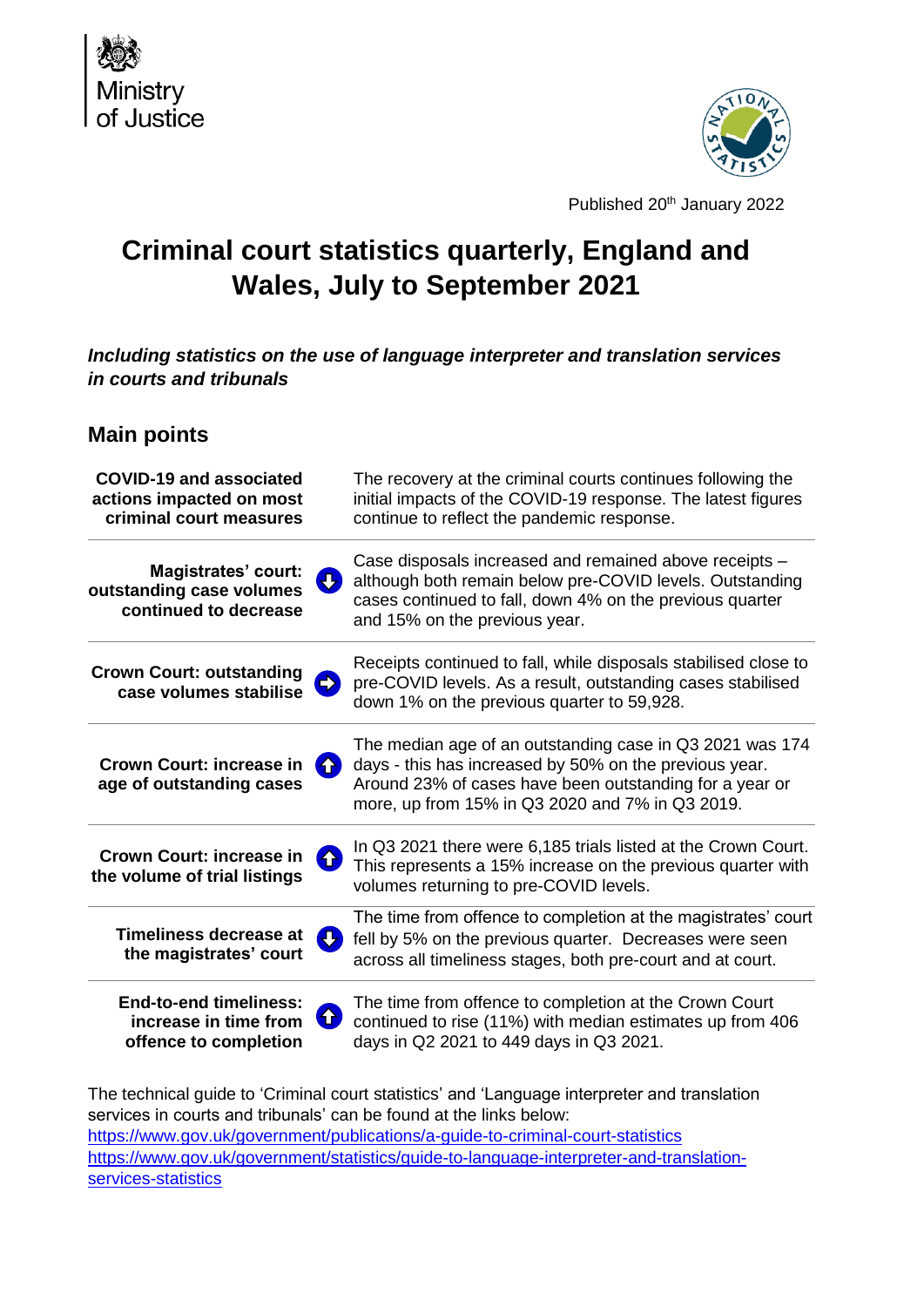# **Contents**

*Click on the sections to navigate to the relevant page*

| $1_{\cdot}$    |                                                                             |  |
|----------------|-----------------------------------------------------------------------------|--|
| 2.             |                                                                             |  |
| 3 <sub>1</sub> |                                                                             |  |
| 4.             |                                                                             |  |
| 5.             | Experimental Statistics - language interpreter and translation services  14 |  |
| 6.             |                                                                             |  |
|                |                                                                             |  |
|                |                                                                             |  |
|                |                                                                             |  |
|                |                                                                             |  |
|                |                                                                             |  |

# **Statistician's comment**

This report covers the period to the end of September 2021 and continues to show the impact of the COVID-19 response on criminal courts and the recovery from measures put in place to minimise risks to court users.

Following the limited operation of the criminal courts, particularly during Spring 2020,<sup>1</sup> and the gradual reintroduction of jury trials<sup>2</sup> during the reporting period, the figures published today show the continued recovery in the system.

The volume of listed trials at both the magistrates' courts and the Crown Court continues to increase, returning to pre-COVID levels.

Disposals at the magistrates' courts and Crown Courts continue to rise from series lows in Q2 2020. Disposals were above receipts at the Crown Court meaning that the outstanding caseload has fallen for the first time since the end of 2018. The latest management information from Her Majesty's Courts and Tribunal Service (HMCTS) to November 2021 show small monthly reductions in outstanding volumes beyond Q3 2021, suggesting that the Crown Court backlog is stabilising.

Timeliness estimates for defendants dealt with at the magistrates' court show that durations have fallen back from series peaks but remain above pre-COVID levels. Whereas the continued impacts of the COVID response are still evident at the Crown Court where durations continue to increase.

-

<sup>1</sup> <https://www.gov.uk/government/collections/hmcts-management-information>

<sup>2</sup> <https://www.judiciary.uk/announcements/jury-trial-sites-4/>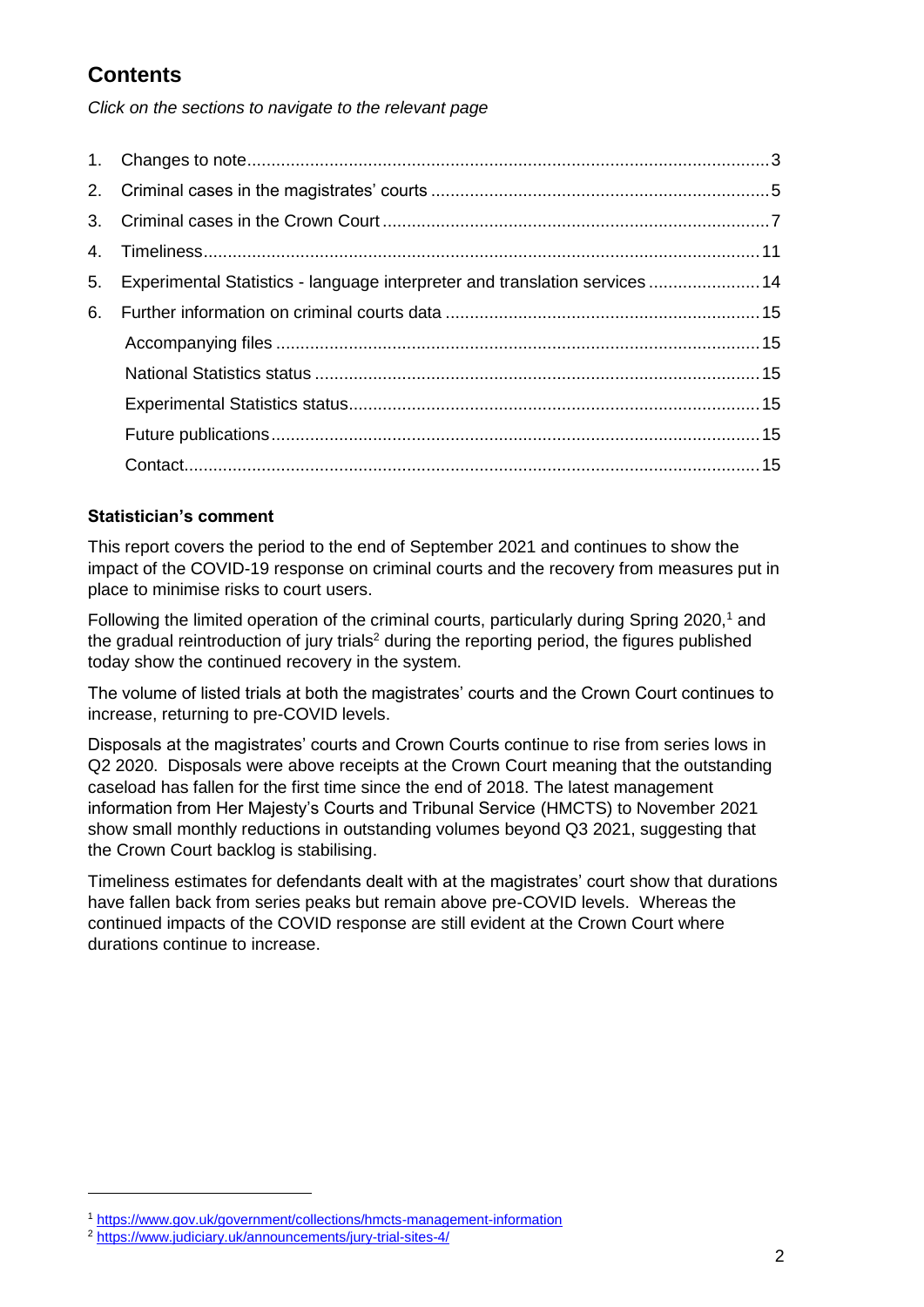# <span id="page-2-0"></span>**1. Changes to note**

# **Common Platform and reform to criminal court data<sup>3</sup>**

'Common Platform' is a new digital case management system for the magistrates' and Crown Courts. The system seeks to streamline data collection, data accessibility and improve the way criminal cases are processed across the Criminal Justice System. It will eventually replace the existing 'legacy' criminal court systems Libra (magistrates') and XHIBIT (Crown), with a single, streamlined system.

Early adopter courts across England and Wales are testing the system before the subsequent rollout to all criminal courts concludes. Derbyshire magistrates' and Crown Court began this process in September 2020 and the roll out has continued across England and Wales<sup>4</sup>. Common Platform has been rolled out (as at January 2022) in 101 courts and is live in 32 Crown Courts and 69 magistrates' courts. New cases entering courts from the point at which they adopt the Common Platform are held on the new system – cases that began at court prior to that court transitioning to Common Platform will remain on the 'legacy' system (e.g., LIBRA or XHIBIT).

Most measures relating to magistrates' courts and Crown Court cases include both 'legacy' and Common Platform estimates on a 'best equivalent' basis for the first time in this publication. This includes all key breakdowns in published tables and associated data tools such as offence group, case type and remand status for example.

It has not been possible to include data relating to trial efficiency at the Crown Court (Table C2) – we estimate this omission accounts for less than 1% of the total trials listed and will not impact trends presented. This will be updated for the next publication.

Methodologies are as similar as possible however there are areas of known difference. The 'legacy' and 'new' data systems are fundamentally different, they do not record information in the same way and as such it is not possible to exactly replicate the existing published methodologies.

Areas of known difference that impact the statistics in this release include: the allocation of case type (such as triable-either-way, indictable only, committed for sentence and appeal), the inability to account for case transfers, main hearing allocation and changes to case ownership.

We will continue to develop data processes from the new system in collaboration with HMCTS and partner agencies as the Common Platform roll out continues. As we continue to develop these solutions, some series may be disrupted, with an increased likelihood of revisions to data in future.

We are committed to ensuring that published statistics remain accurate, robust and coherent for users during the operational transition of data systems at the criminal courts. For further information regarding the extent of the differences summarised above please see the [Guide to criminal court statistics.](https://www.gov.uk/government/publications/a-guide-to-criminal-court-statistics)

# **Outstanding caseload refresh**

-

We have made changes to the methodology used to calculate the outstanding caseload at the Crown Court. These changes have resulted from close collaborative working with analytical and operational teams in HMCTS to ensure that we provide this high profile measure in the most accurate and coherent way across both the published National Statistics and management information.

<sup>3</sup> <https://www.gov.uk/government/news/common-platform-system-tested-in-criminal-courts>

<sup>4</sup> <https://www.gov.uk/guidance/hmcts-common-platform-participating-criminal-courts>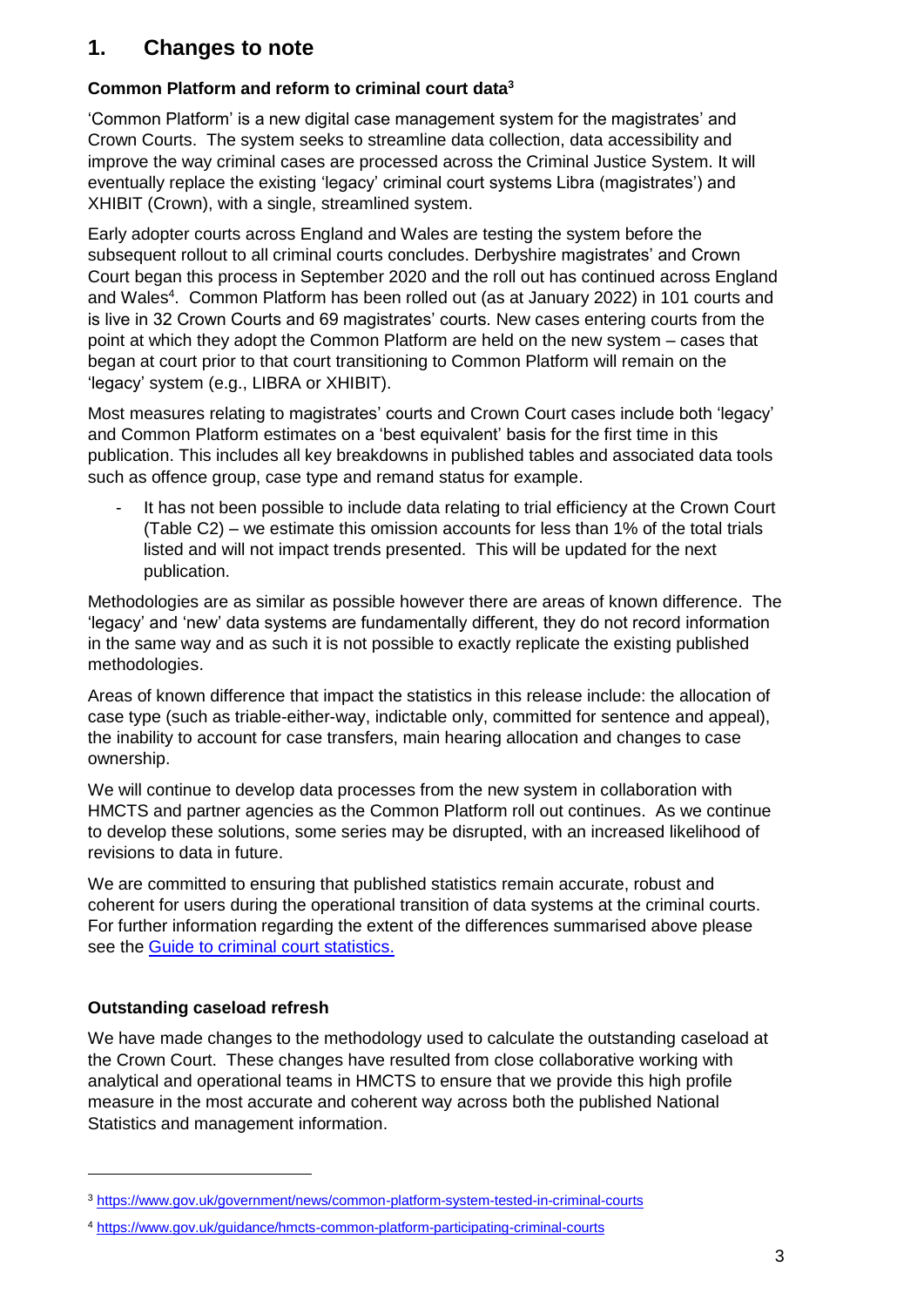The key changes made in this release include:

- reinstating cases to the outstanding caseload that were previously removed by a cutoff date applied to the 'date of receipt'. This was previously used to address perceived data quality concerns in the published back series following the migration of data from CREST to XHIBIT. Following a data quality assurance exercise this validation has been removed. There are a small number of committed for sentence cases which significantly impact trends in the mean estimates and will require further investigation – as such this breakdown has been temporarily removed from the release. Reinstating these cases has lead to an increase of around 1% (~450 cases) to the outstanding caseload on average across the series (2014-2021) and has lead to the revision of our 'experimental statistics' which estimate the average age of outstanding cases.
- reinstating cases to the outstanding caseload that were previously removed as they were assigned to closed courts. These cases remain open and under the oversight of another court, so should be included. Reintstating these cases has lead to an increase of around 50 cases in the latest outstanding estimate.
- removing cases from outstanding caseload that have been deleted, which court staff can no longer progress and are considered complete. Removing these cases has lead to a decrease of around 500 cases in the latest outstanding estimate.

The changes in methodology have been made to allow a consistent comparison over time; the figures in this release should not be compared to those included in previous editions. Full details and the extent of the impacts of the changes made can be found in the ['Guide to](https://www.gov.uk/government/publications/a-guide-to-criminal-court-statistics)  [criminal court statistics'.](https://www.gov.uk/government/publications/a-guide-to-criminal-court-statistics)

#### **Magistrates' timeliness revision**

Revisions have been made to Tables T1 – T3 following the identification of an error in the validation process. The improvement of this measure has resulted in small reductions of less than 1% to published defendant counts and mean timeliness estimates.

# **Adult rape data appendix**

We are publishing an additional appendix setting out national 'adult rape' performance measures which form part of the [CJS scorecard](https://data.justice.gov.uk/cjs-scorecard-adult-rape) release. The data included in these tables forms the 'CPS charge to case completion in court' stage of the scorecard.

# **Failure to Appear Warrants**

Failure to Appear Warrants data is not included in this publication. A substantial proportion of the magistrates' courts casework has moved onto the Common Platform and currently information regarding result codes, which facilitates this dataset, is not extracted from the new case management system. As a result, it is not possible for HMCTS analysts to produce reliable and robust estimates of the failure to appear warrants data. HMCTS will resume production of this series when data is available, robust and quality assured.

# **Enforcement of financial impositions**

Enforcement data is not included in this publication following a data loading error which has resulted in a temporarily incomplete data set. It has not been possible for HMCTS to resolve the issue ahead of the publication. The decision has been taken to remove the enforcement data rather than provide partial and misleading reported totals for Q3 2021. The data will be reinstated as soon as it is possible to do so.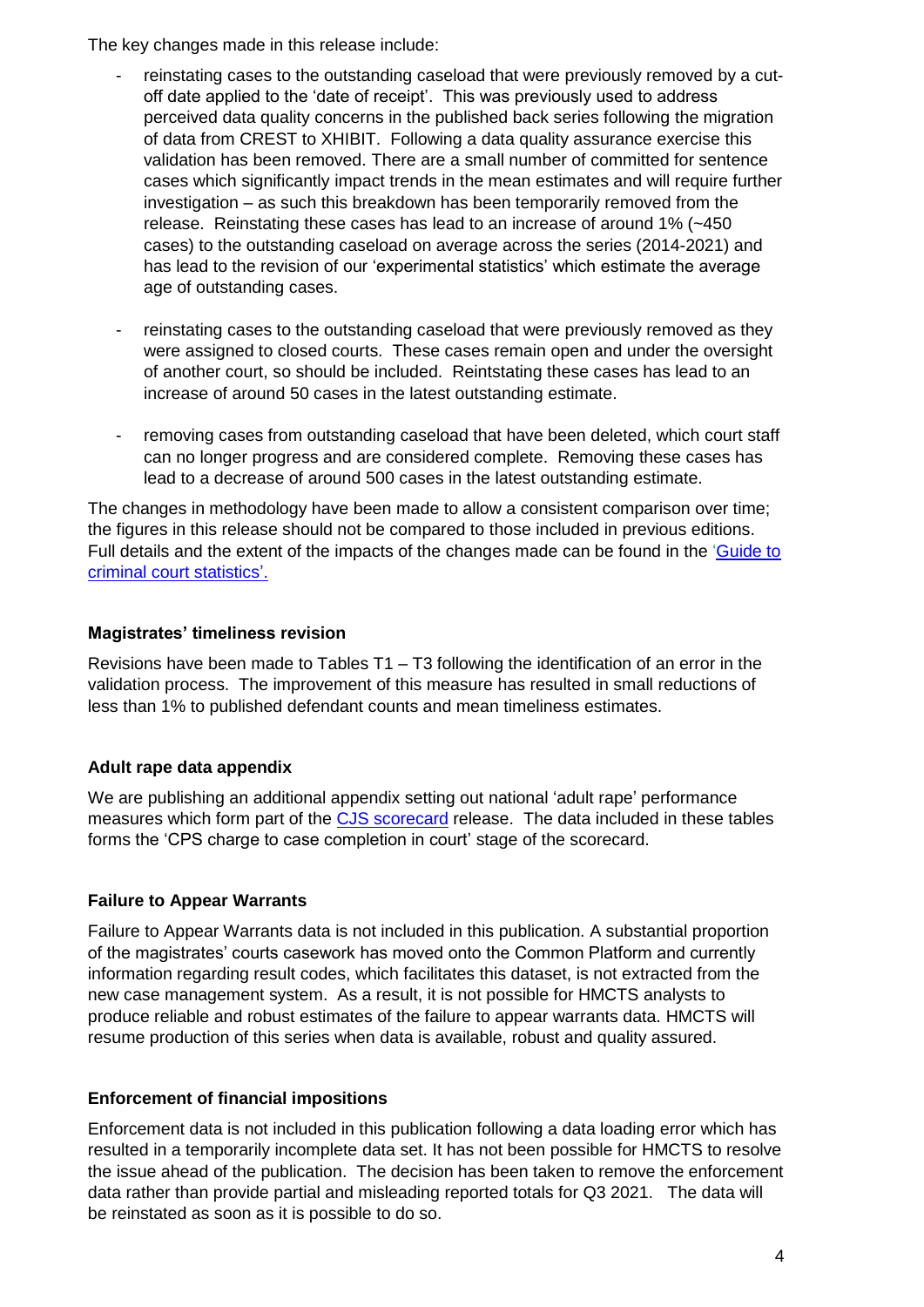# <span id="page-4-0"></span>**2. Criminal cases in the magistrates' courts**

#### **Criminal case receipts and disposals at the magistrates' courts continue to recover but both remain below pre-COVID levels. Outstanding cases continued to fall from a series peak in Q2 2020.**

Receipts rose by 2% on the previous quarter and disposals fell by 4%. Despite this, disposals remained above receipts, as such outstanding cases fell by 4% on the previous quarter and 15% on the previous year.



**Figure 1: Magistrates' courts caseload, Q2 2012 – Q3 2021 (Source: Table M1)**

# **Magistrates' court caseload**

-

Receipts and disposals have tended to rise from series lows in Q2 2020 with the phased reopening of courts<sup>5</sup>. However, levels remain well below those seen prior to the pandemic following the review of court arrangements on the 23<sup>rd</sup> March 2020<sup>6</sup> and the return of restrictions in January 2021<sup>7</sup>.

- Receipts in the magistrates' courts increased by 2% on the previous quarter but have increased by 10% compared with the previous year. Volumes remain around 21% lower than levels seen pre-COVID (e.g. compared to Q3 2019).
- The volume of cases disposed decreased, down 4% on the previous quarter but remaining 11% up on the previous year. The latest quarterly fall is most acutely seen in a 12% reduction in 'for trial' disposals in the latest quarter. Overall disposals remain 19% below levels seen pre-COVID.
- There were 349,277 outstanding cases at the magistrates' court at the end of Q3 2021, this represents a 4% reduction on the previous quarter (362,842) and 17% down on the series peak in Q2 2020 (422,179). The quarterly decrease was seen for all case types (excluding breaches), with 'for trial' outstanding cases down 7% on the previous quarter.

<sup>5</sup> <https://www.gov.uk/government/news/more-face-to-face-hearings-as-courts-reopen>

<sup>6</sup> [https://www.judiciary.uk/announcements/review-of-court-arrangements-due-to-covid-19-message-from-the](https://www.judiciary.uk/announcements/review-of-court-arrangements-due-to-covid-19-message-from-the-lord-chief-justice/)[lord-chief-justice/](https://www.judiciary.uk/announcements/review-of-court-arrangements-due-to-covid-19-message-from-the-lord-chief-justice/)

<sup>7</sup> <https://www.judiciary.uk/announcements/message-from-the-lord-chief-justice-latest-covid-19-restrictions/>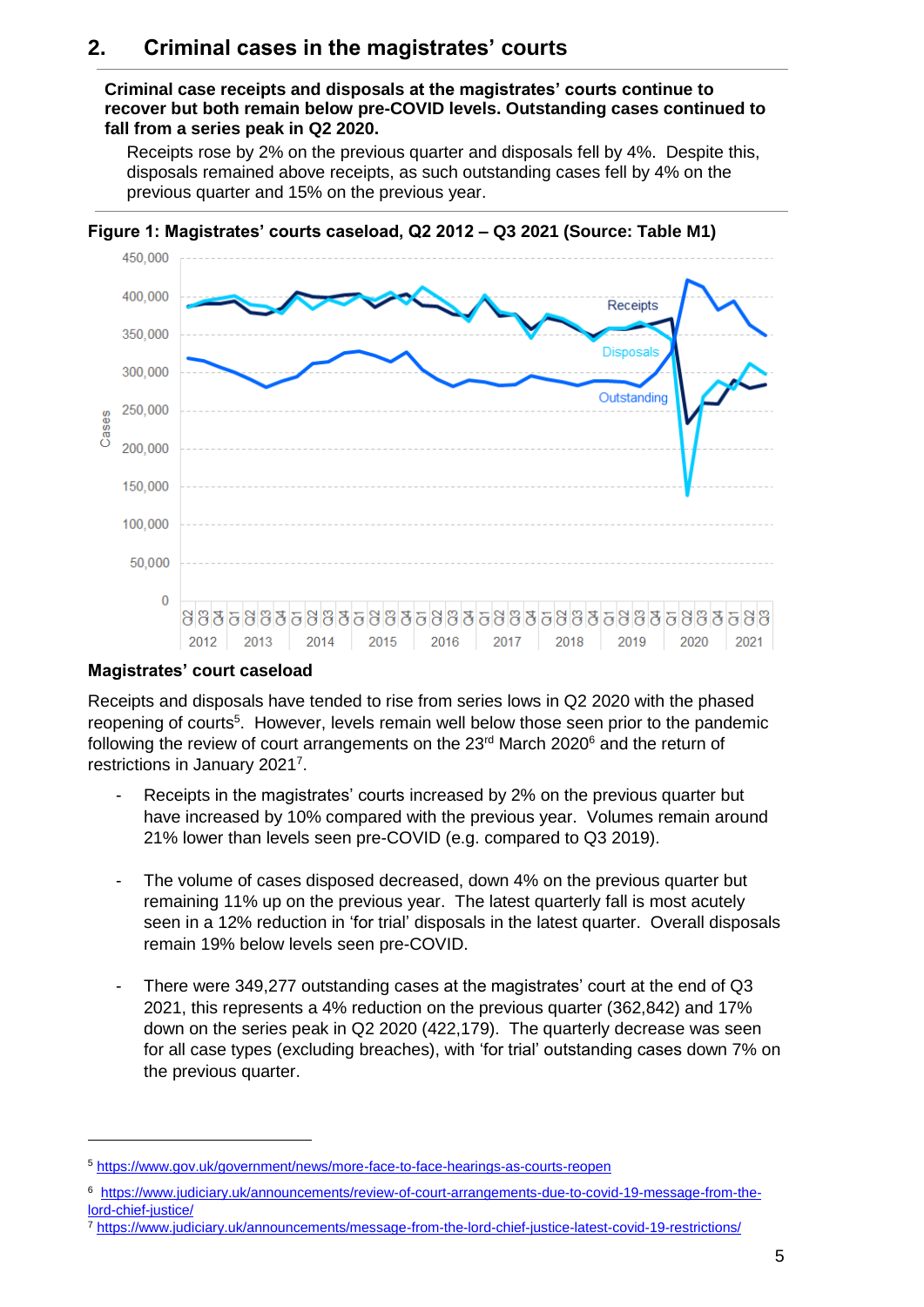The latest published [HMCTS management information](https://www.gov.uk/government/collections/hmcts-management-information) provides monthly volumes of receipts, disposals and outstanding cases for all case types at the magistrates' courts (e.g., including civil and enforcement in addition to criminal cases).

Data to November 2021 shows receipts remained above disposals. As a result, the outstanding caseload increased by 2% in the latest period.

# **Trial efficiency**

The total number of listed trials in magistrates' courts has continued to increase following historical lows in Q2 2020.

There were 25,143 trials listed for Q3 2021, a 7% increase on the previous quarter (23,431). The trial listed volumes have returned to levels seen pre-COVID.

- Of trials listed for Q3 2021, the proportion that were ineffective (23%) remained above pre-COVID levels and increased on the previous quarter (21%). A corresponding decrease can be seen in the effective trial rate (down from 43% to 41%), while cracked trial rates remained stable (36%).

Vacated trials are trials which have been removed from the listing before the date of the trial, they are counted in the period the vacation happened rather than the date when they were due to be listed (as for effective, cracked and ineffective estimates).

There were 6,066 trial vacations in Q3 2021, this represents a small increase on the previous quarter (up 2%) and remains above levels seen pre-COVID (11% above Q3 2019).



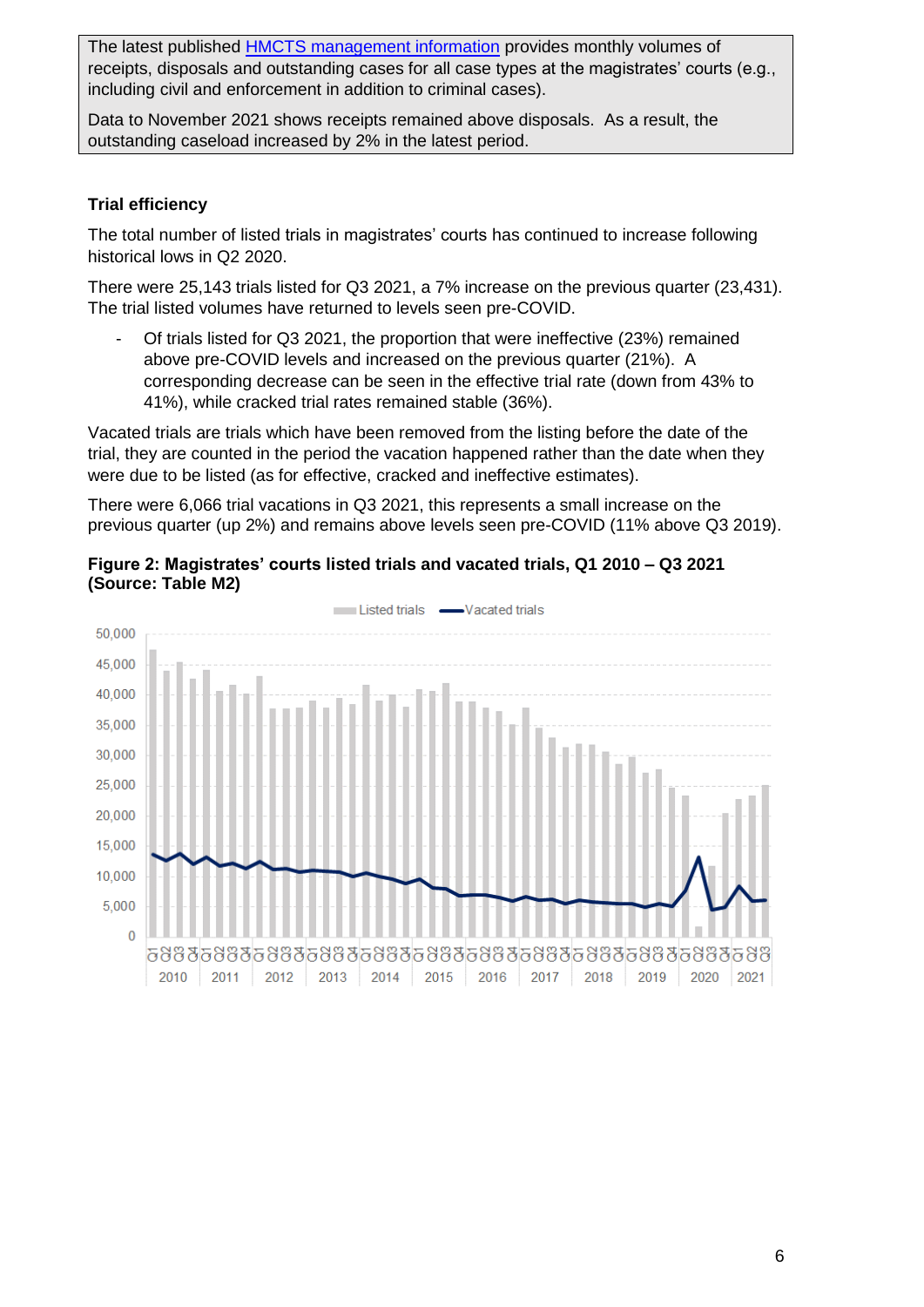# <span id="page-6-0"></span>**3. Criminal cases in the Crown Court**

#### **The volume of outstanding cases at the Crown Court has stabilised**

In Q3 2021 receipts into the Crown Court fell below disposals, while disposals maintained levels seen in the previous quarter. As a result, the volume of outstanding cases has stabilised.



#### **Figure 3: Crown Court caseload, Q1 2014 – Q3 2021 (Source: Table C1)**

#### **Crown Court caseload**

The increased throughput from the magistrates' courts as part of the ongoing recovery from the pandemic response saw the volume of receipts at the Crown Court exceed pre-COVID levels in late 2020. Subsequent receipts have fallen and are now below pre-COVID levels.

The phased reintroduction of jury trials<sup>8</sup> means disposals at the Crown Court have risen since series lows seen in Q2 2020 and in Q3 2021 volumes were above receipts for the first time since the end of 2018.

- There were 23,621 case receipts into the Crown Court in Q3 2021. This represents a fall on the previous quarter (7%), with volumes falling below pre-COVID levels.
- There were 24,160 case disposals at the Crown Court in Q3 2021. This is unchanged on the previous quarter following increases seen since a series low in Q2 2020 and have maintained pre-COVID levels.

At the end of Q3 2021 there were an estimated 59,928 outstanding cases at the Crown Court, an increase of 17% on Q3 2020 (51,281 cases) and 1% down on the previous quarter (60,812), suggesting that the outstanding caseload has stabilised.

This stabilising is true across all case types. The volume of outstanding 'for trial' cases fell by 2% on the previous quarter, while sentencing and appeal outstanding case volumes show little change on the previous quarter.

-

<sup>8</sup> <https://www.judiciary.uk/announcements/jury-trial-sites-4/>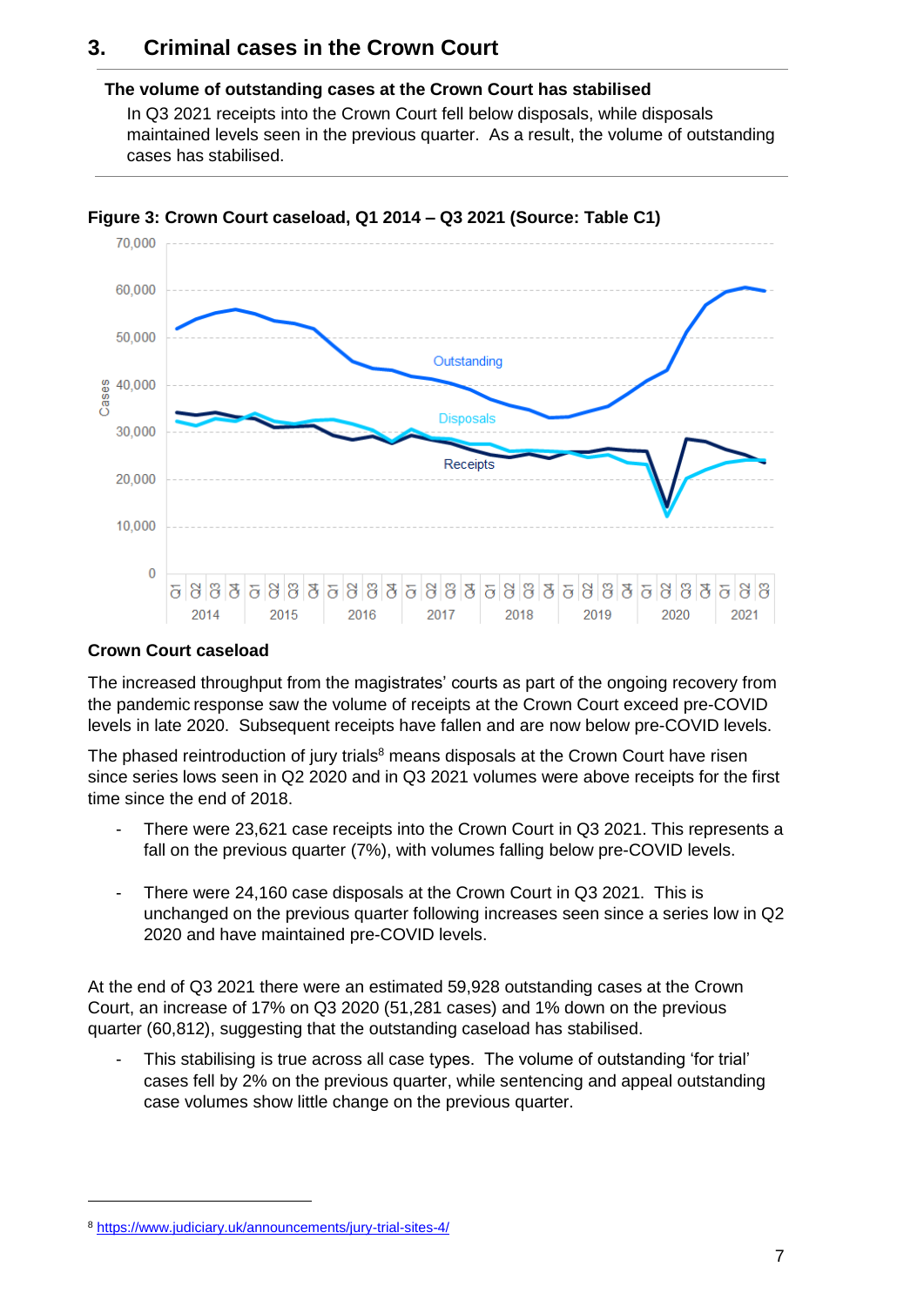The latest published [HMCTS management information](https://www.gov.uk/government/collections/hmcts-management-information) provides monthly volumes of receipts, disposals and outstanding cases for all case types at the Crown Court.

The data to November 2021 shows that receipts have maintained lower levels seen and remain below disposals. This has caused the outstanding caseload to reduce to levels seen in early 2021 and have shown consistent monthly falls since August 2021.

#### **Analysis of the outstanding caseload at the Crown Court – experimental statistics**

To address additional interest in the outstanding case estimates at the Crown Court this release includes 'experimental statistics' providing estimates of the average length of time (days) that a case has been outstanding.

The age of an outstanding case is calculated from the point of receipt into the Crown Court and the latest outstanding date, e.g., as at the end of September 2021.

The average age of an outstanding case has increased sharply during the COVID-19 pandemic period.

- In Q3 2021 the median (174 days) and mean (251 days) estimates continued to rise, up 9% and 6% respectively on the previous quarter.
- The quarterly increase in average age is true across all case types to varying degrees, with the largest proportionate increase seen in 'for trial' cases – with median (201 days) and mean (265 days) up by 12% and 7% respectively.



**Figure 4: Age of outstanding cases at the Crown Court, Q1 2014 – Q3 2021 (Source:** 

At the end of Q3 2021 there were 13,202 outstanding cases that had been outstanding for a year or more. This represents 23% of the outstanding caseload and has increased sharply across the COVID period – from 15% in Q3 2020 to 23% in Q3 2021. This is up on the previous quarter (19% in Q2 2021) and is the highest proportion seen across the series (2014-2021).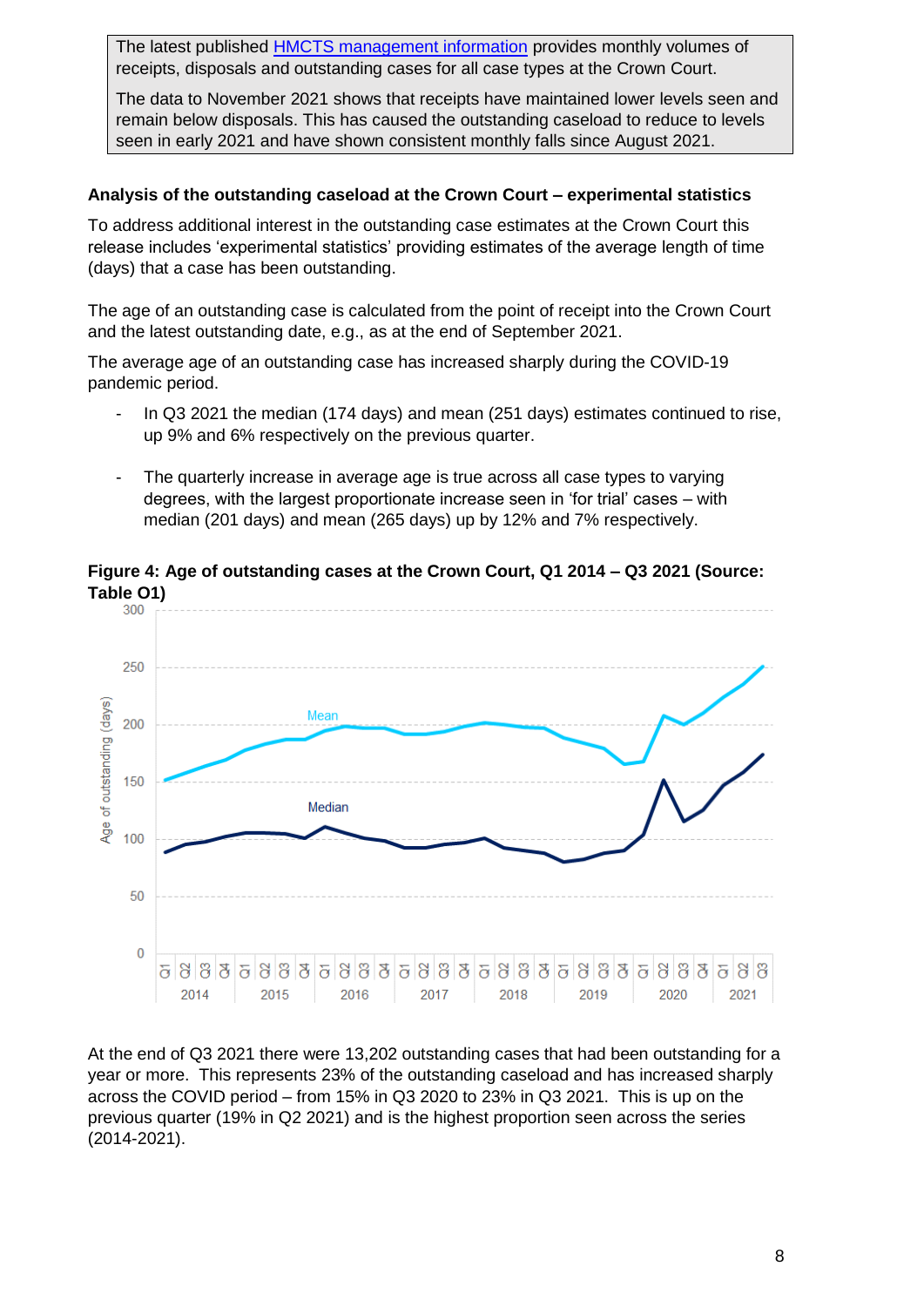

#### **Figure 5: Proportion of outstanding cases at the Crown Court by grouped age, Q1 2014 – Q3 2021 (Source: Table O3)**

#### **Trial efficiency**

The volume of trials at the Crown Court was falling prior to the pandemic, since 2015. There were 6,185 trials listed for Q3 2021, a 15% increase on the previous quarter with volumes returning to pre-COVID levels.

The effective trial rate fell back below pre-COVID levels, from 51% in Q2 2021 to 45% in Q3 2021. A corresponding increase can be seen in the ineffective trial rate, from 20% to 25%.



#### **Figure 6: Crown Court listed trials and vacated trials, Q1 2014 – Q3 2021 (Source: Table C2)**

Vacated trials are trials which have been removed from the listing before the date of the trial. They are counted in the period the vacation happened rather than the date when they were due to be listed (e.g., as for effective, cracked and ineffective estimates). There were 4,478 vacated trials in Q3 2021, this has maintained higher levels seen since Q2 2020.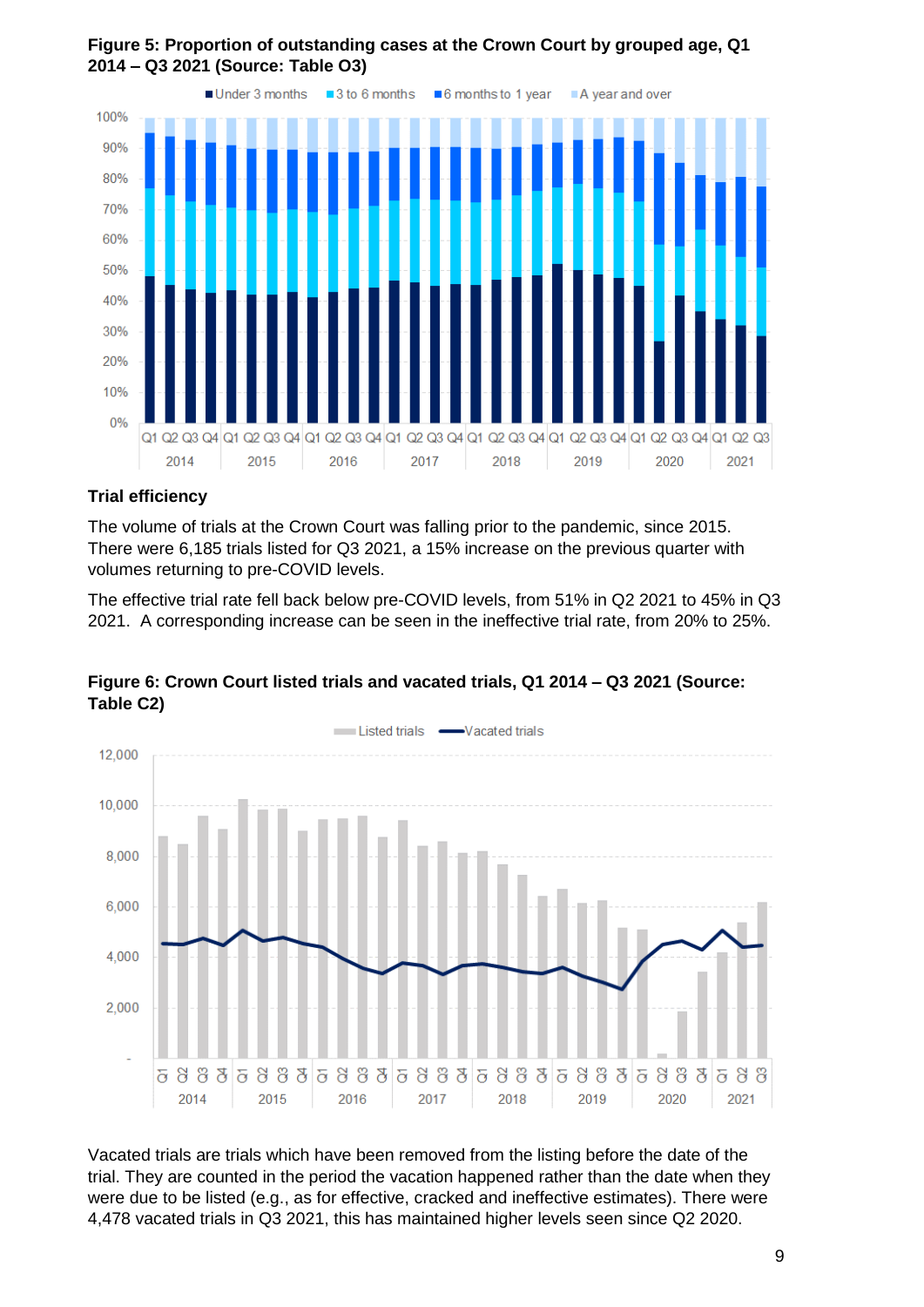#### **Guilty plea rate**

The pattern of the guilty plea rate reflects the restricted ability of courts to progress jury trials (i.e., cases where a not guilty plea is entered) in the early stages of the pandemic and changes in the makeup of cases which were disposed.

For defendants dealt with in 'for trial' cases at the Crown Court in Q3 2021, 69% entered a guilty plea<sup>9</sup>. This has fallen back from a series peak in Q2 2020 (79%) and is at levels seen pre-COVID as more 'not guilty' trial cases complete.

In Q3 2021, 17% of all defendants dealt with at the Crown Court entered a not guilty plea. This represents a rise on the previous quarter (16%) and previous year (8%), although it is still below the series average (around 20%).

#### **Average waiting time at the Crown Court**

The waiting time estimates are a 'lagged measure' and defendants are counted at the point of their case being disposed of. As such the waiting time estimates provide a 'backwards' look at the durations spent between receipt and main hearing at the Crown Court.

The median waiting time<sup>10</sup> for defendants dealt with at the Crown Court was 8.9 weeks in Q3 2021. This represents an increase from 6.9 weeks on Q3 2020 and returns to levels previously seen in 2016.

The median waiting time for defendants dealt with in 'for trial' cases has increased sharply on the previous year, from 11.7 weeks to 18.0 weeks in Q3 2021 – a series peak. This is due to continued increases in waiting times for defendants who enter a not guilty plea, up sharply from 27.7 weeks in Q3 2020 to 39.6 weeks in Q3 2021 – a series peak. The proportion of defendants dealt with following a not guilty plea has increased on the previous quarter but remains below pre-COVID levels.

#### **Average hearing time at the Crown Court**

The hearing time estimates are a 'lagged measure' and cases are counted at the point of disposal. As such the hearing time estimates provide a 'backwards' look at the duration of hearings at the Crown Court.

The median hearing time<sup>11</sup> of 'for trial' cases where a not guilty plea was entered, was 12.2 hours. This has returned to levels previous seen pre-COVID (ranging from 10.4 to 12.1 hours) and is down on the series peak seen in Q2 2020 (15.0 hours).

-

<sup>&</sup>lt;sup>9</sup> Guilty plea rate is the number of defendants pleading guilty to all counts as a proportion of those with a plea.

<sup>&</sup>lt;sup>10</sup> The waiting time is the duration between a case being sent to the Crown Court and the first main hearing. <sup>11</sup> The hearing time is the time a case spends being heard in the Crown Court, including preliminary hearings,

main hearings, and hearings where a sentence is given to a defendant.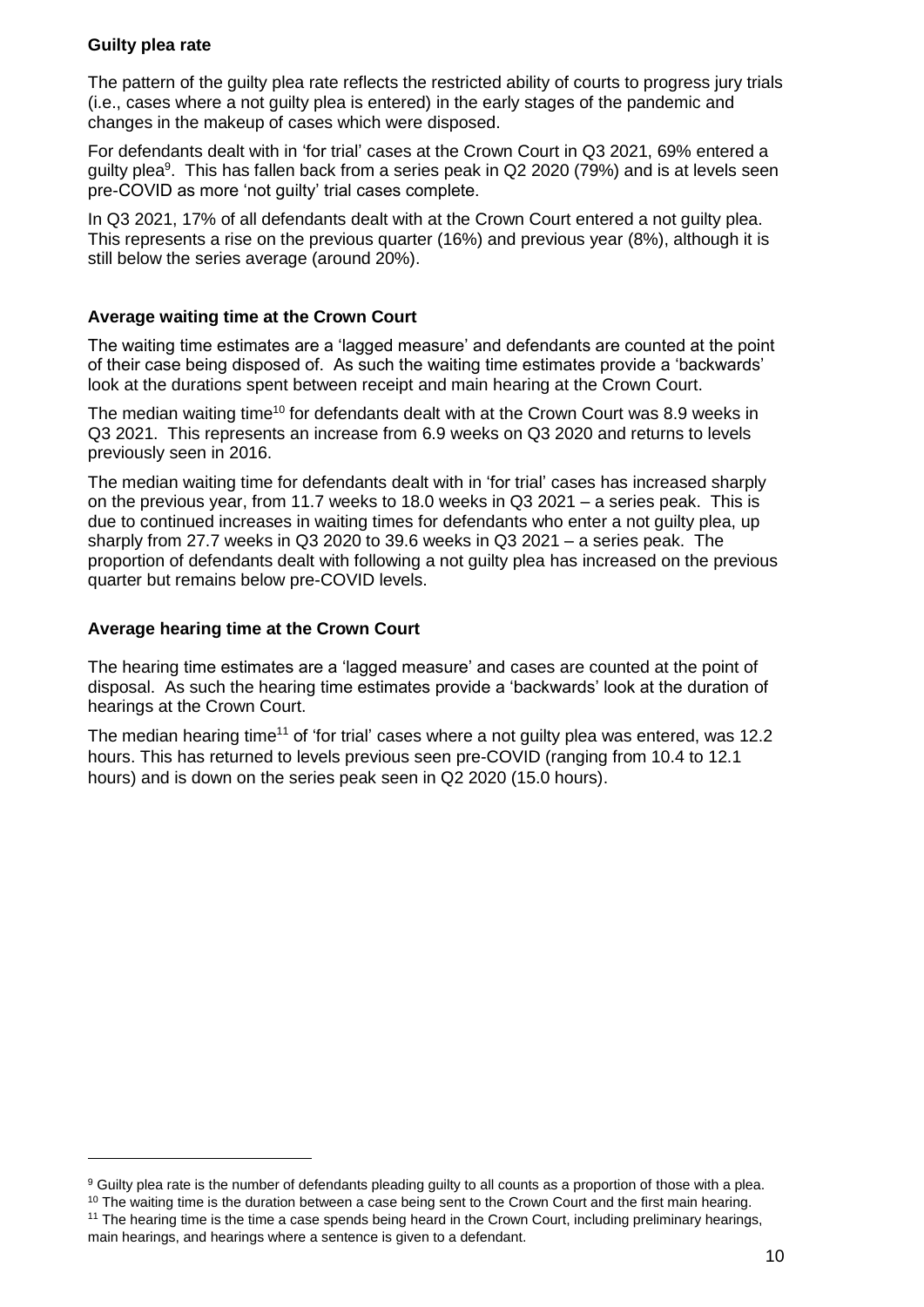# <span id="page-10-0"></span>**4. Timeliness**

#### **Timeliness at the magistrates' courts fell, while Crown Court timeliness continued to increase**

The median time from offence to completion at the magistrates' court fell by 5% from 200 days in Q2 2021 to 191 days in Q3 2021. At the Crown Court, the median time from receipt to completion continued to increase and reach a series peak of 151 days.

New experimental statistics using a new data linking methodology have been developed using the Ministry of Justices open-source statistical ['Splink'](https://www.gov.uk/government/publications/joined-up-data-in-government-the-future-of-data-linking-methods/splink-mojs-open-source-library-for-probabilistic-record-linkage-at-scale) package to provide updated end-to-end timeliness estimates. Currently the data provides only national level estimates of timeliness from offence to completion for defendants whose cases have been completed at the Crown Court (Table T4). We will continue to develop the new linked end-to-end timeliness methodology and expand the available data to bring it back in line with the previous published series (e.g., by court, offence group and publication of 'all court' estimates of timeliness).

Alongside the gradual development of the experimental statistics we will continue to try to best meet user demands via more granular data on separate ('unlinked') timeliness estimates for magistrates' courts and Crown Court.

- *Magistrates' court timeliness estimates (T1 – T3)* providing estimates of the time from offence to completion for defendants dealt with at the magistrates' courts.
- *Crown Court timeliness estimates (E1 – E2)* providing estimates of the time from case receipt to completion for defendants dealt with at the Crown Court only.

#### **Magistrates' courts timeliness**

Timeliness at the magistrates' courts measures the time from an offence being committed through key stages of the criminal justice system including charge, first listing at the magistrates' court and subsequent completion at court.

The median duration from offence to completion of defendants dealt with at the magistrates' courts (191 days) fell by 5% on the previous quarter (200 days).





- 'Pre-court' time fell - the median time from 'offence to charge' decreased by 3% from a series high of 131 days in Q2 2021 to 127 days in Q3 2021. The median time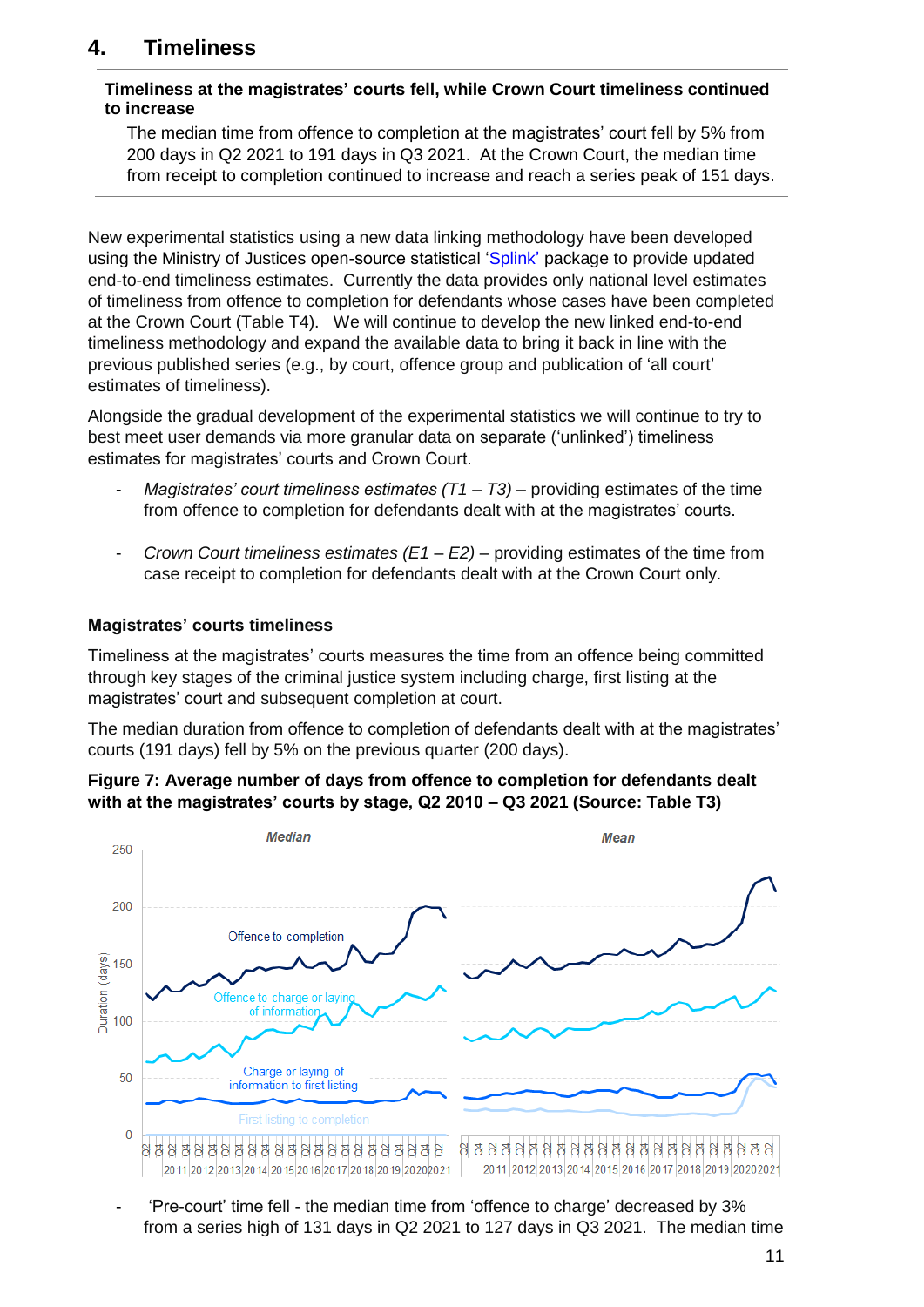from 'charge to first listing' fell by 11% on the previous quarter (from 38 days to 34 days).

- 'At court' median duration remained stable at 0 days, where the first listing and completion occur on the same day. However, the mean duration for all cases fell slightly on the previous quarter (down 5%) to 42 days – this follows sharp increases seen over the COVID period and the latest estimate remains well above levels seen pre-COVID (e.g., 19 days in Q3 2019).

#### **Crown Court timeliness - experimental statistics**

Timeliness at the Crown Court is measured from the point of a case entering a Crown Court, reaching a main hearing and then completion at court. This data series remains in development and as such it is considered 'experimental statistics'. Data presented here is not produced on the same basis as linked end-to-end timeliness data (see Table T4). The measurement is based on defendants whose cases have been completed, as such this is a 'backwards' looking measurement of timeliness between receipt and completion at the Crown Court.

The median duration from case receipt to completion at the Crown Court increased 32% on the previous year, up from 114 days in Q3 2020 to 151 days in Q3 2021.

Increases can be seen across both 'receipt to main hearing' (from 47 days in Q3 2020 to 70 days in Q3 2021) and 'main hearing to completion' (from 5 days in Q3 2020 to 22 days in Q3 2021).

The annual increase in overall median timeliness at the Crown Court can be seen in both 'for trial' cases (up 38%) and sentence case (up 24%).



#### **Figure 8 – Median duration from receipt to completion in 'for trial' cases by plea at the Crown Court, Q1 2014 – Q3 2021 (Source: E2)**

- In 'for trial' cases where a not guilty plea was entered, the median duration from receipt to completion at the Crown Court increased by 22% on the previous year, from 307 days in Q3 2020 to 368 days in Q3 2021. Increases can be seen both from 'receipt to main hearing' and from 'main hearing to completion. However, most time is spent from 'receipt to main hearing' - with a median of 291 days in Q3 2021, up 44% on the previous year (202 days in Q3 2020).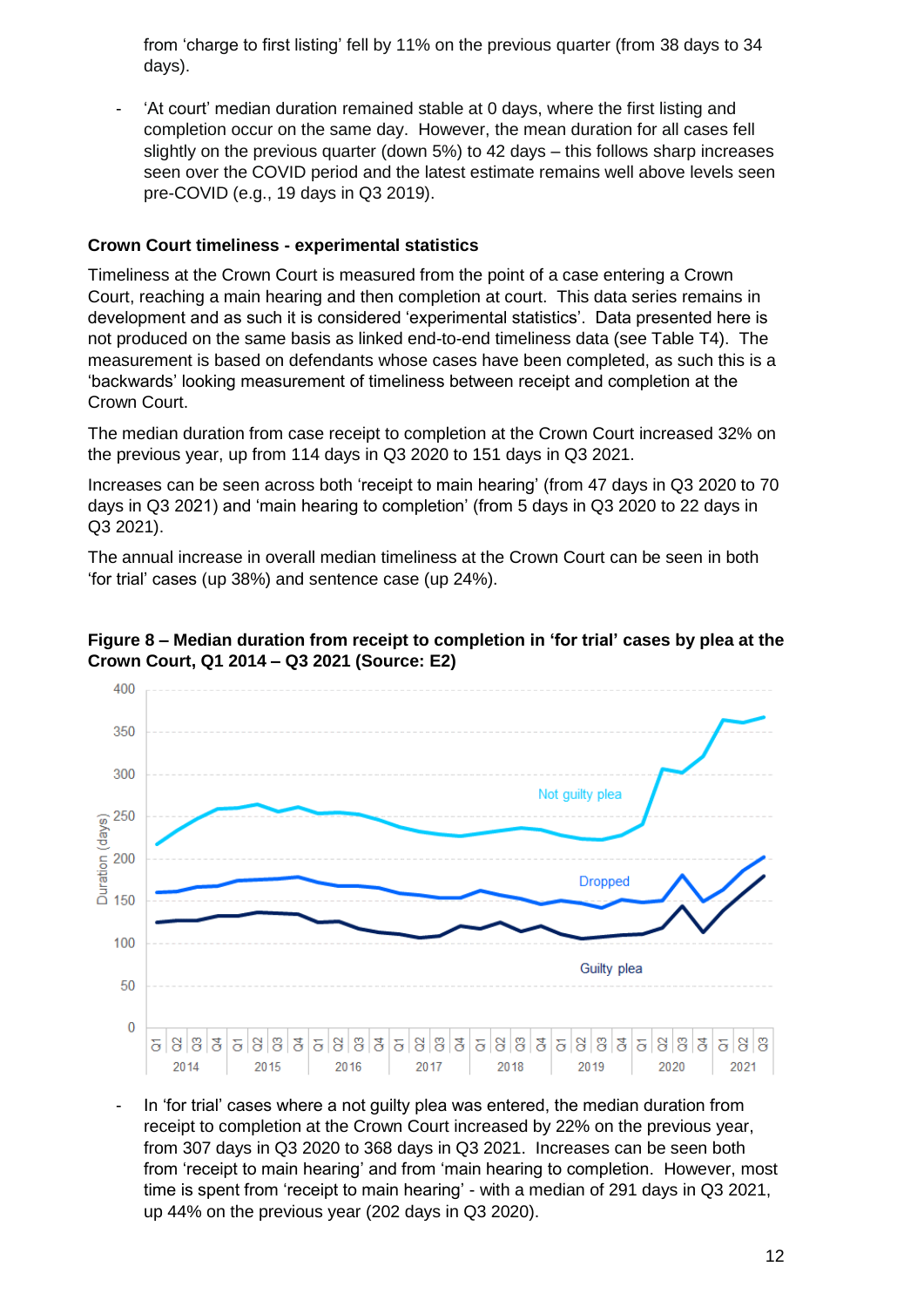In 'for trial' cases where a guilty plea was entered, the median duration from receipt to completion at the Crown Court increased by 24% from 145 days in Q3 2020 to 180 days in Q3 2021.

# **Linked end-to-end timeliness - experimental statistics**

New experimental statistics using a new data linking methodology have been developed using the Ministry of Justices open-source statistical ['Splink'](https://www.gov.uk/government/publications/joined-up-data-in-government-the-future-of-data-linking-methods/splink-mojs-open-source-library-for-probabilistic-record-linkage-at-scale) package to provide end-to-end timeliness estimates.

The timeliness estimates include Common Platform data for the first time and as such the full series has been revised back as far as possible (Q3 2020).

#### **Figure 9 – Average number of days from offence to completion for defendants dealt with at the Crown Court, Q1 2014 – Q3 2021 (Source: T4)**



In Q3 2021, the median duration from offence to completion for defendants dealt with at the Crown Court was 449 days – this is the longest duration seen across the series (Q1 2014 – Q3 2021) and has increased sharply following the COVID-19 pandemic response. The latest median estimate represents an increase of 57% on the previous year (286 days in Q3 2020) and 11% on the previous quarter (406 days in Q2 2021).

Increases can be seen across both median and mean estimates in time spent 'pre-court' (e.g., from offence to first listing) and 'at court' (e.g., from first listing at the magistrates' courts to completion at the Crown Court).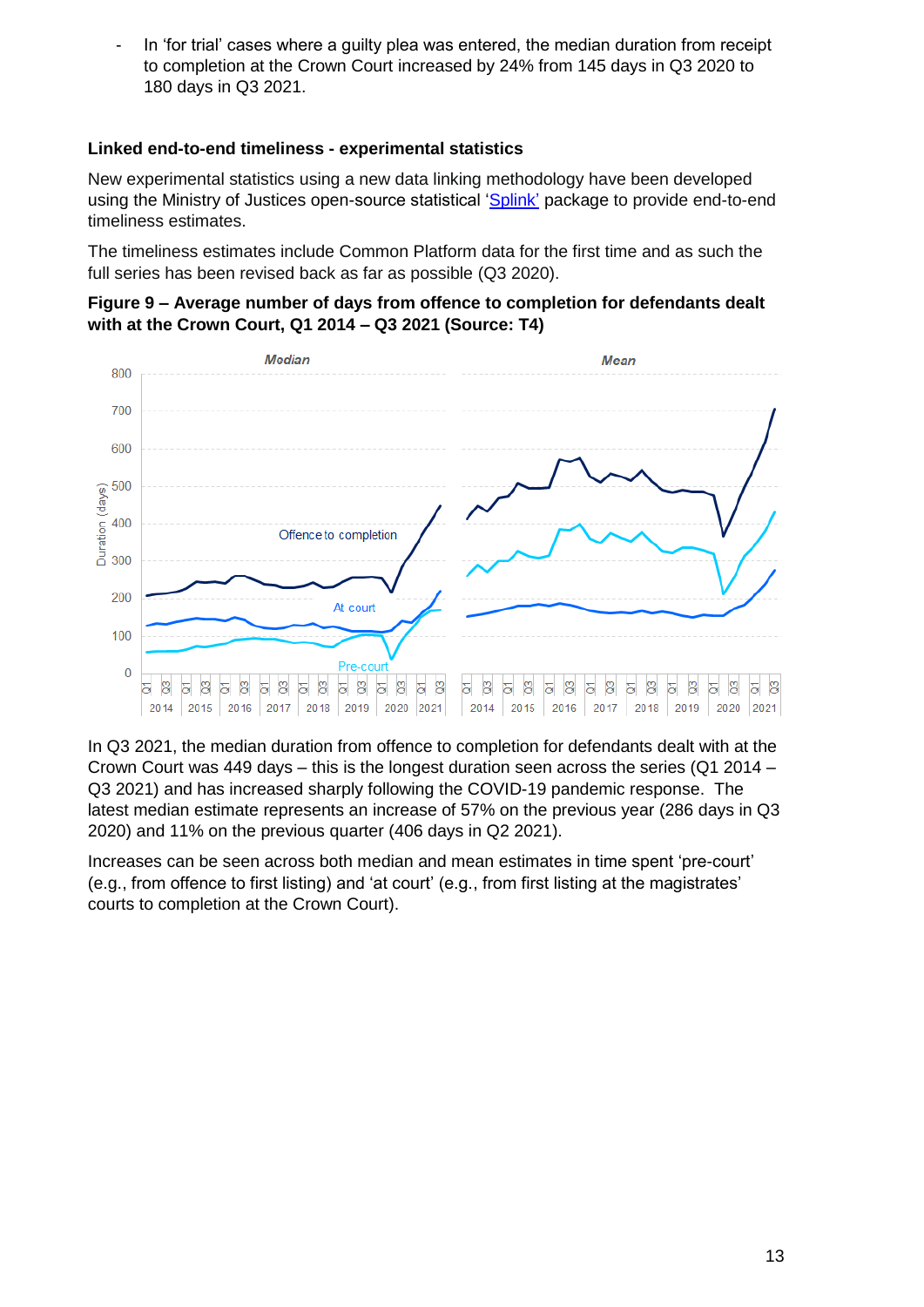# <span id="page-13-0"></span>**5. Experimental Statistics - language interpreter and translation services**

**The number of completed language service requests increased on the previous quarter and the success rate remained broadly stable.**

There were 42,059 completed requests in Q3 2021, up 5% on the previous quarter. The success rate for requests was 96%, broadly stable with the rate seen since 2017.

#### **Completed service requests**

There were 42,059 completed requests in Q3 2021, up 5% on the previous quarter (39,903) and well above the volumes seen in the previous year (33,143) – back to levels seen prior to the COVID-19 pandemic.

#### **Figure 10: Number of completed language service requests and overall success rate, Q1 2013 – Q3 2021 (Source: Table L1)**



# **Success rate**

The overall success rate of requests was 96% in Q3 2021, this is similar to rates seen since 2017. The proportion of cancellations (which are excluded from the success rate calculation) increased in Q2 2020 to 34% – this has fallen back to 23% in Q3 2021 but remains above pre-COVID proportions (~14% between 2012 and 2019).

#### **Complaints and complaint rate**

The number of complaints has remained very low since Q2 2020, with only 128 complaints made in Q3 2021. This represents a 20% fall on the previous quarter (160) and is well below levels seen pre-COVID (~778 between 2012 and 2019). The overall complaint rate has remained well below 1% since Q3 2020.

#### **'Off-contract' requests**

The number of 'off-contract' requests in Q3 2021 more than doubled on the previous quarter, up from 409 in Q2 2021 to 1,039 in Q3 2021. This is the highest volume of 'offcontract' requests seen since Q3 2013.